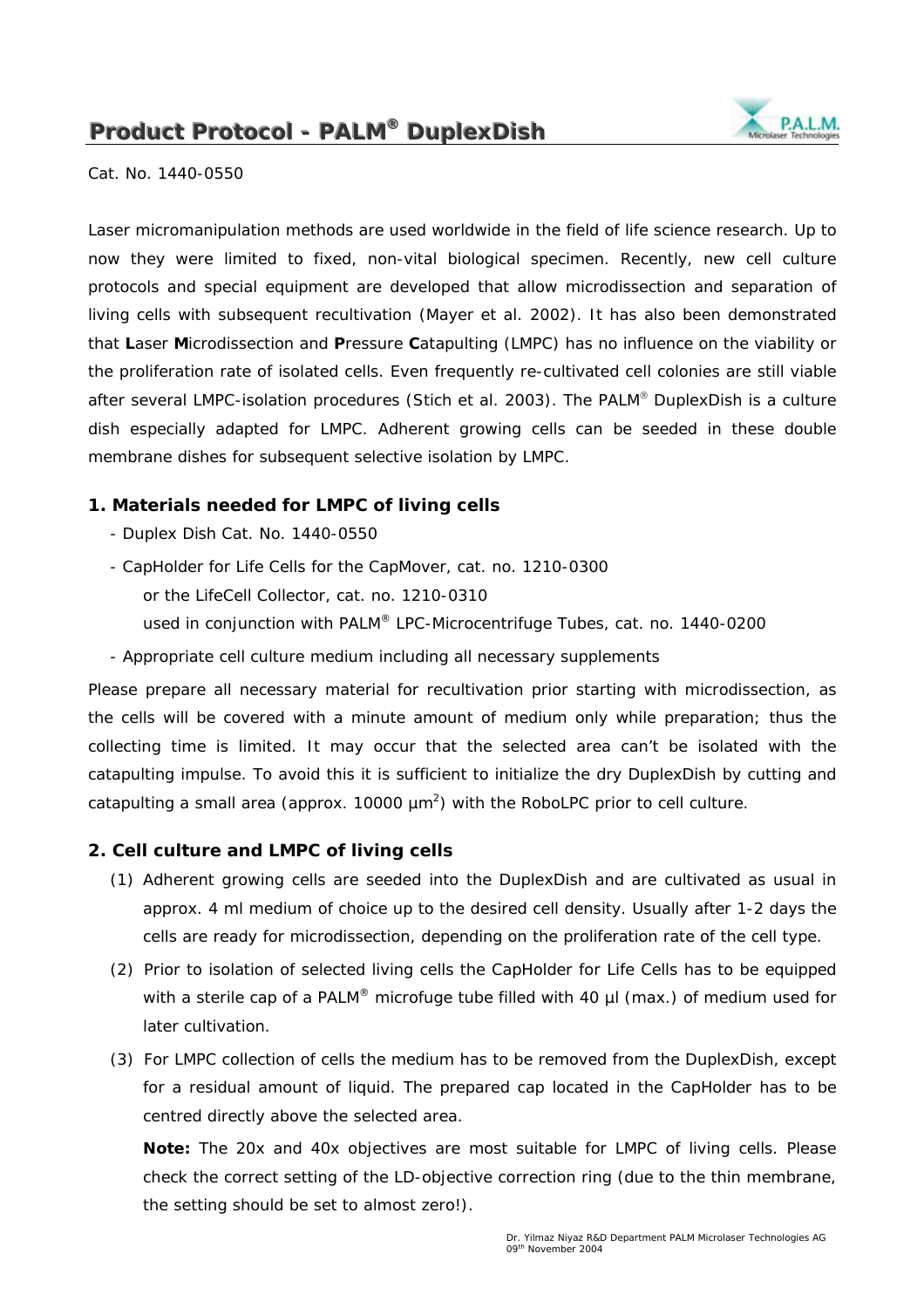(4) Now regions of interest from a single individual cell to larger tissue areas can be selected by any of the software marking tools. These areas are cut out (JointCut) together with the underlying LMPC-membrane. The cell-membrane stacks are subsequently catapulted by a single laser impulse at the border of the circumscribed area into an appropriate collection vial. Alternatively the RoboLPC function for automatically combined cutting and catapulting may be used.

**Note:** Laser settings of the MicroBeam need to be optimized prior to microdissection. Starting from the factory defaults, the optimal laser focus is likely one step higher. For catapulting, the difference between cutting and catapulting energy should be within 15- 30 steps (∆ Energy), whereas the laser focus (∆ Focus) should differ -2 steps from cutting. With optimal settings even large areas (e.g., 380 x 250 µm) can be easily harvested. As a matter of principle, the cutting energy should be set as low as possible when working with living cells. Additionally, it is recommended to adjust the cutting speed at a lower level.

(5) After LMPC successful catapulting can be checked at the checkpoint position. The harvested area should now be located in the collection cap (best: 10x objective).

**Note:** If catapulting was not successful, energy and focus settings are to adjust. Induced by residual humidity, it may occur that the separated cell areas can't be catapulted with a single laser pulse. In this case, the difference between cutting energy and LPC energy should be increased (∆Focus=20 to 25) for the first catapulting pulses.

#### **3. Recultivation of isolated cells**

- (1) The cap containing the catapulted cells is put onto a sterile microfuge tube and spun down immediately at 250g for 5 minutes.
- (2) The centrifuged cell-membrane stacks are now situated at the bottom of the microfuge tube. From there, the cells are transferred with a pipette into, e.g., a 24-well culture plate supplied with 1 ml of supplemented medium.
- (3) Now the cells are grown under routinely used cell culture conditions. The harvested cells enter the cell cycle and start to proliferate usually within two days, depending on the cell type and the density of selected cells. However also the initially used PALM<sup>®</sup> DuplexDish, from which the isolation of the cells took place, can be put back into the incubator for further experiments.

**Note:** It is advisable to start the first recultivation experiments using 50 to 100 cells as an exercise to gain experience.

### **PALM® DuplexDish**

Cat. No.: 1440-0550

Package Size: 10 DuplexDishes, individual sterile packs